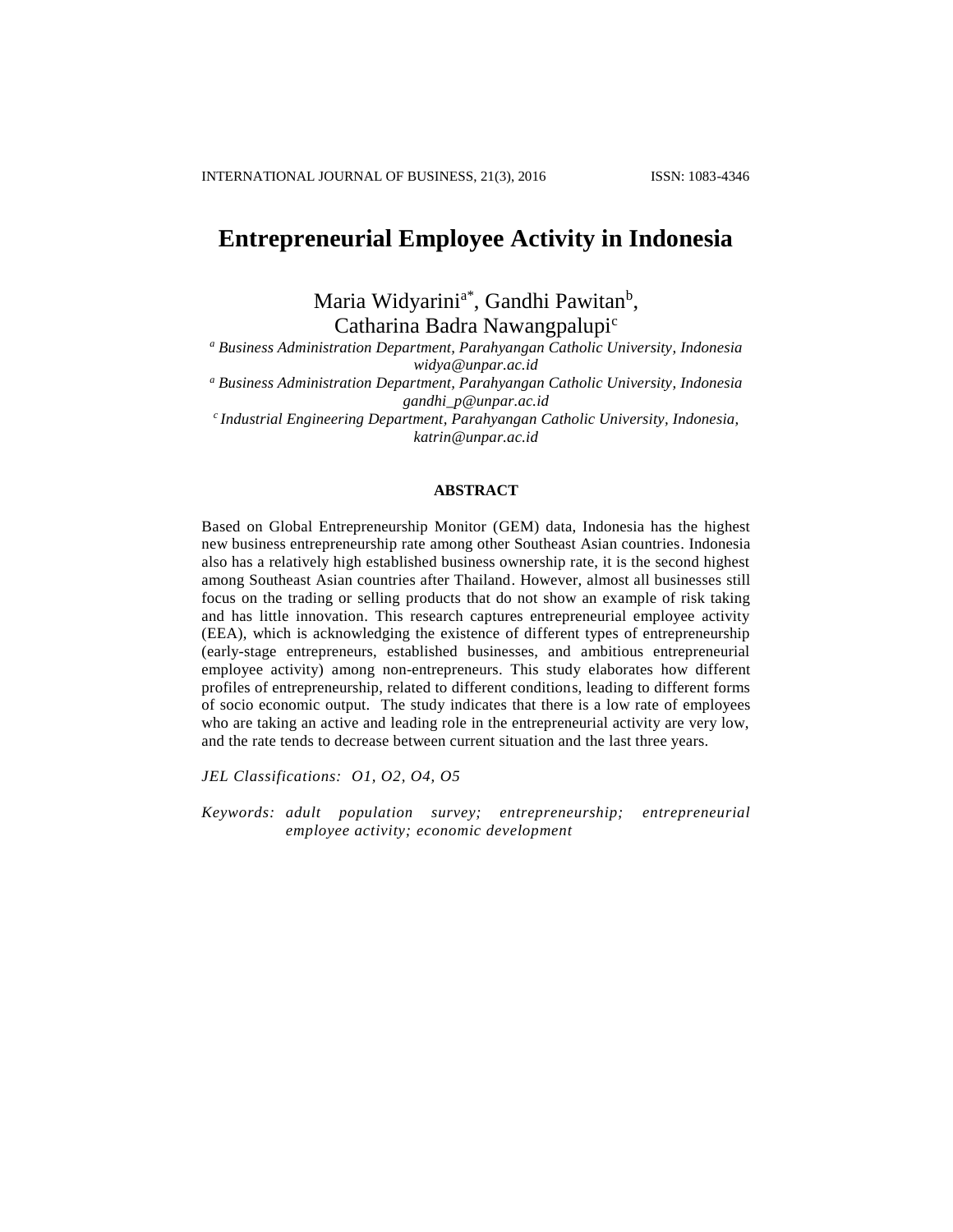#### **I. INTRODUCTION**

Entrepreneurship has been considered as an important driver in developing a stronger economic condition of a nation, and this also applies to Indonesia. The emergence of start-up businesses has given a significant contribution into the Indonesian GDP (Tambunan, 2000). Nandram and Samsom (2006) described entrepreneurship as an inner mechanism within the spirit of a person. Tambunan (2009), furthermore, stated that entrepreneurs, even in small and medium levels of business (or SMEs) in Indonesia have contributed an important role in creating job opportunities, poverty reduction, growth in exports as well as improvement of income distribution. Hence, being an entrepreneur or having an entrepreneurship spirit is a good indication of being a person that always has a positive mind, challenge the risk, and act with determination.

Based on the global and national data, it is found that unemployment rate is increasing. International Labour Office (ILO) (2013) estimated that 73 million young people around the globe were unemployed in 2013. Data from Statistics Indonesia shows that youth unemployment level is 22.2% in 2009 (BPS, 2010). Indonesian demographic dividend could result a drawback for a productive labor force since a limited employment opportunities. Cultivating the entrepreneurial spirit may promote productive individuals to start a business and to have a positive contribution into the economy, such as what cases given by Kaijun and Sholihah (2015) in Indonesia and China.

Entrepreneurship has become a term that is increasingly widespread around the world, also, entrepreneurship tends to be associated with economic development and well-being of society. Entrepreneurship represented by small medium enterprises (SMEs) has a positive impact to national economy; SMEs is believed to be less sensitive to the economic crisis than the larger enterprise. Furthermore, when the business has been established, the upscaling business from micro into small, medium, and large enterprises has a prominent role in the growth of the local economic development.

Indonesia is identified as one of the middle-income economy, with the efficiency driven category based on World Economic Forum (Schwab, 2015). Indonesia has relatively a strong economy and a stable political life. The economic crisis in 1998 brought significant changes as Indonesia severed quite badly in this crisis. However, based on study of Tambunan (2010), in the crisis in 2008-2009, although Indonesia has been affected by the crisis, it recovered much quicker and grew faster than other countries in the region. Tambunan argued that the reasons for easy recovery is employees that had job cut chose to create entrepreneurial activities in the informal sector, such as become an owner of micro or small businesses, such as starting a kiosk to sell products or creating food catering or food stalls. As a result, employees who were laid off from formal sectors can survive and earn income from their surviving entrepreneurial activities.

As Indonesian micro and small businesses (or SMEs) tend to be informal, we would say that SMEs have contributed to economy's potential contribution. But it needs to be understood that SMEs are also facing several constraints, such as limited capital, market entry barriers, the supply of good quality materials, the limitation of technology adoption, and labor skills. These constraints are hindering SMEs to grow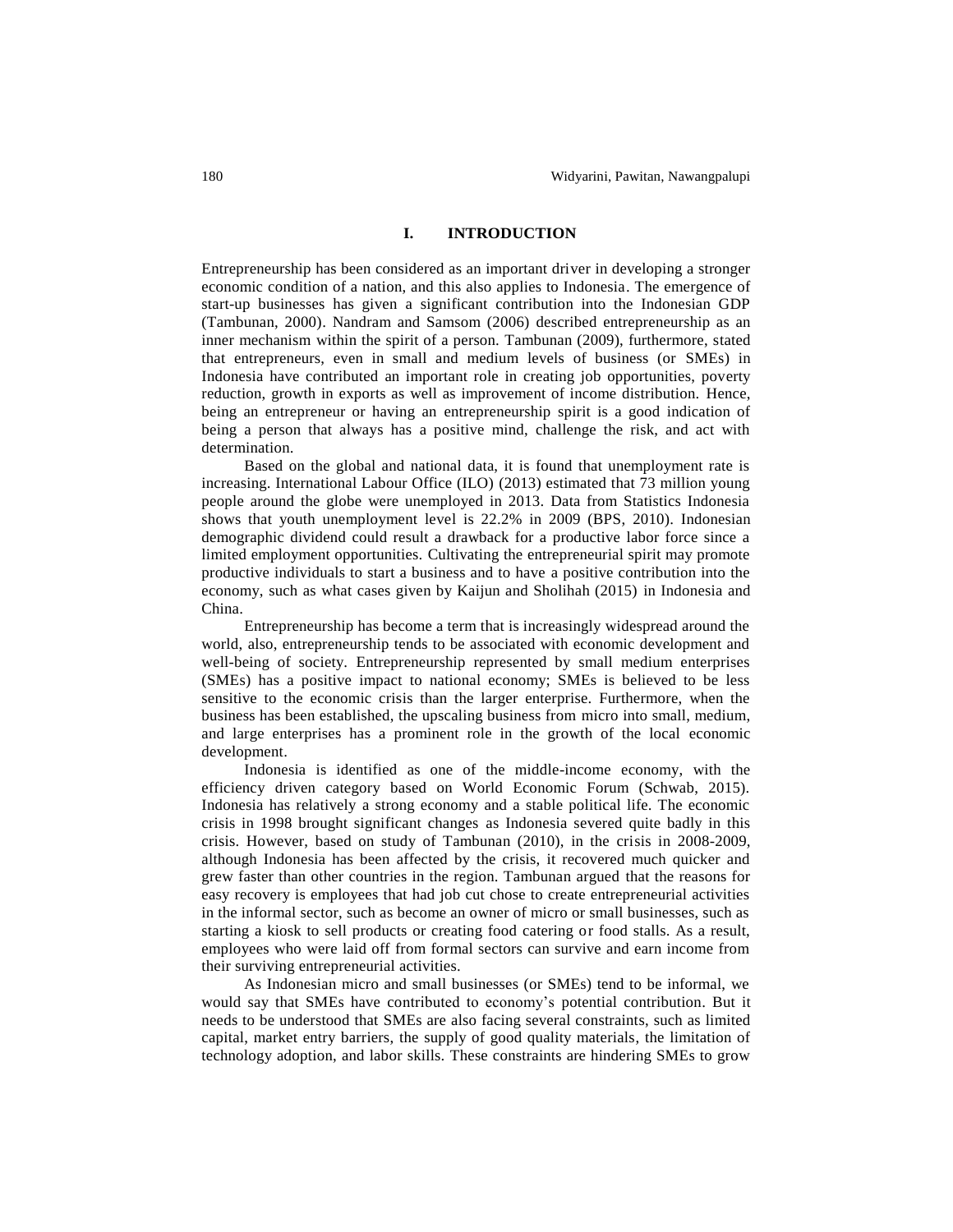and upgrade their business capacity. Also, in terms of changing state from employment to entrepreneurship, and to be more than surviving entrepreneurs, employees need to have entrepreneurial capabilities during their employment, and it is called Entrepreneurial Employee Activity (EEA).

This paper discusses about EEA in Indonesia. This study adopts GEM conceptual framework which is stated that entrepreneurial activity is shaped by a distinct set of factors called Entrepreneurial Framework Conditions (EFCs) that support the growth of new business. This study describes entrepreneurial employee activity as a situation where "*an employee in the past three years was actively involved in and had a leading role in either the idea development for a new activity or the preparation and implementation of a new activity*" (Singer, Amorós, dan Arreola, 2015, p.13).

This paper is structured as follows. The first part of this paper contains the literature review that discusses entrepreneurial employee activity. The second part describes the research model used in this research, namely Adult Population Survey (APS) model from Global Entrepreneurship Monitor (GEM). In this research, the case study is conducted in 23 out of 34 provinces in Indonesia. The third part describes analysis and followed by discussion. The last part of paper provides the conclusion.

## **II. ENTREPRENEURIAL EMPLOYEE ACTIVITY: CONCEPT AND DEFINITION**

The GEM survey generates a variety of relevant primary information on different aspects of entrepreneurship and provides harmonized measures about individuals' attributes and their activities in different phases of venturing (from nascent to startup, established business and discontinuation). GEM also tracks highly ambitious entrepreneurship (by identifying aspirations to grow among owner-managed businesses and the presence of entrepreneurial employee activity) (Nawangpalupi et al., 2015).

GEM bases the study on the objective of the exploration and assessment of the role of entrepreneurship in national economic growth. This scope is aligned with the "Schumpeterian" view that entrepreneurs are ambitious and seek for innovation. The real entrepreneurs should speed up changes in the economy, introduce new competition and contribute to productivity, job creation and economy competitiveness (Amoros and Bosma, 2014).

Different types of entrepreneurship would have important implications for socio-economic development. Many people in the world aims to have better opportunities by creating business activities, or they may have limited or no alternative options for work. By having the option to be self-employed, people are able to take care of themselves and their families. By setting up a business, people may even be able to set aside some money allowing their children to participate in proper education. In developing countries, in factor driven and efficiency driven economies, this kind of entrepreneurship is very prominent. Self-employment can also contribute to the flexibility and productivity of the overall economy, some entrepreneurs are still able to work as an employee while the business is operating.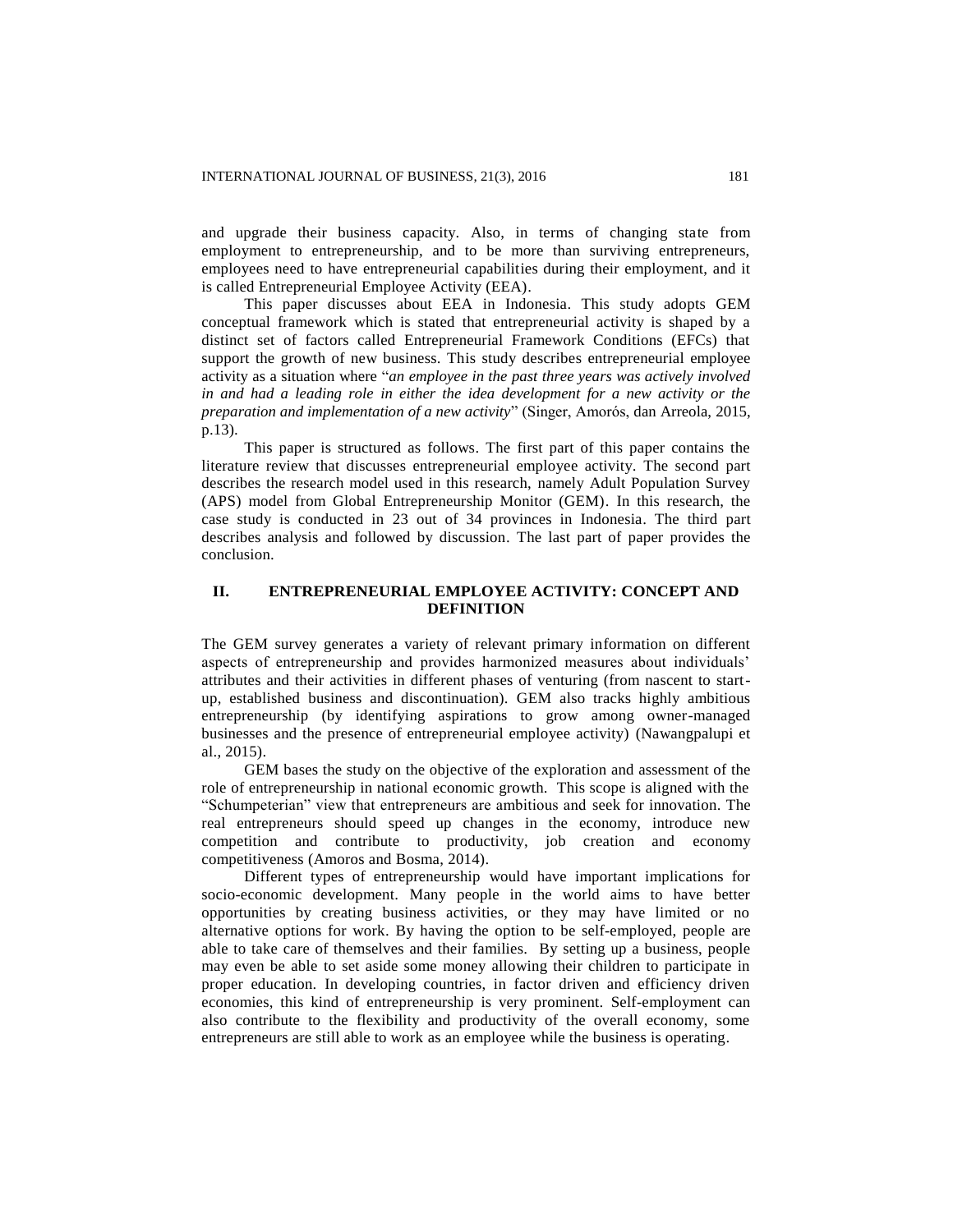Entrepreneurship can also be applied in an existing organization, or some studies refer to the *entrepreneurship within existing organizations*. Entrepreneurship researchers acknowledge this and argue that studying causes and consequences of entrepreneurship requires going beyond viewing entrepreneurship as an occupation (self-employment; startup rates). Instead the focus has moved to entrepreneurial behavior, including for example entrepreneurial employee activity  $-$  a term that is closely related to "intrapreneurship" or "corporate entrepreneurship" (see Bosma et al., 2013).

Bosma et al. (2013) define entrepreneurial activity which involves the employee as employees developing new activities for their main employer, such as developing or launching new goods or services, or setting up a new business unit, a new establishment or subsidiary.

#### **III. CAPTURING ENTREPRENEURIAL EMPLOYEE ACTIVITY**

Since 2011, GEM captures entrepreneurial employee activity (EEA), acknowledging the existence of different types of entrepreneurship (early-stage entrepreneurs, established businesses, and ambitious entrepreneurial employee activity), which together build an economy's entrepreneurial capacity (Amoros and Bosma, 2014).

EEA can be positioned as an extension of the GEM conceptual model. The model consists of Entrepreneurial Framework Conditions (EFCs) that are measured based on harmonized surveys of experts in the field of entrepreneurship. The measures of entrepreneurial attitudes, activity and aspirations are captured using Adult Population Survey (APS). In particular, aspirations or ambitions are relevant because researchers increasingly realize that all entrepreneurial activity does not equally contribute to development. Figure 1 can be seen as a conceptual model of GEM study and shows how the EFCs relate to entrepreneurial dynamics, both in the form of (early-stage and established) entrepreneurship and of employee entrepreneurial activities.



**Figure 1** Highlighting the role of entrepreneurial employee activity in a process model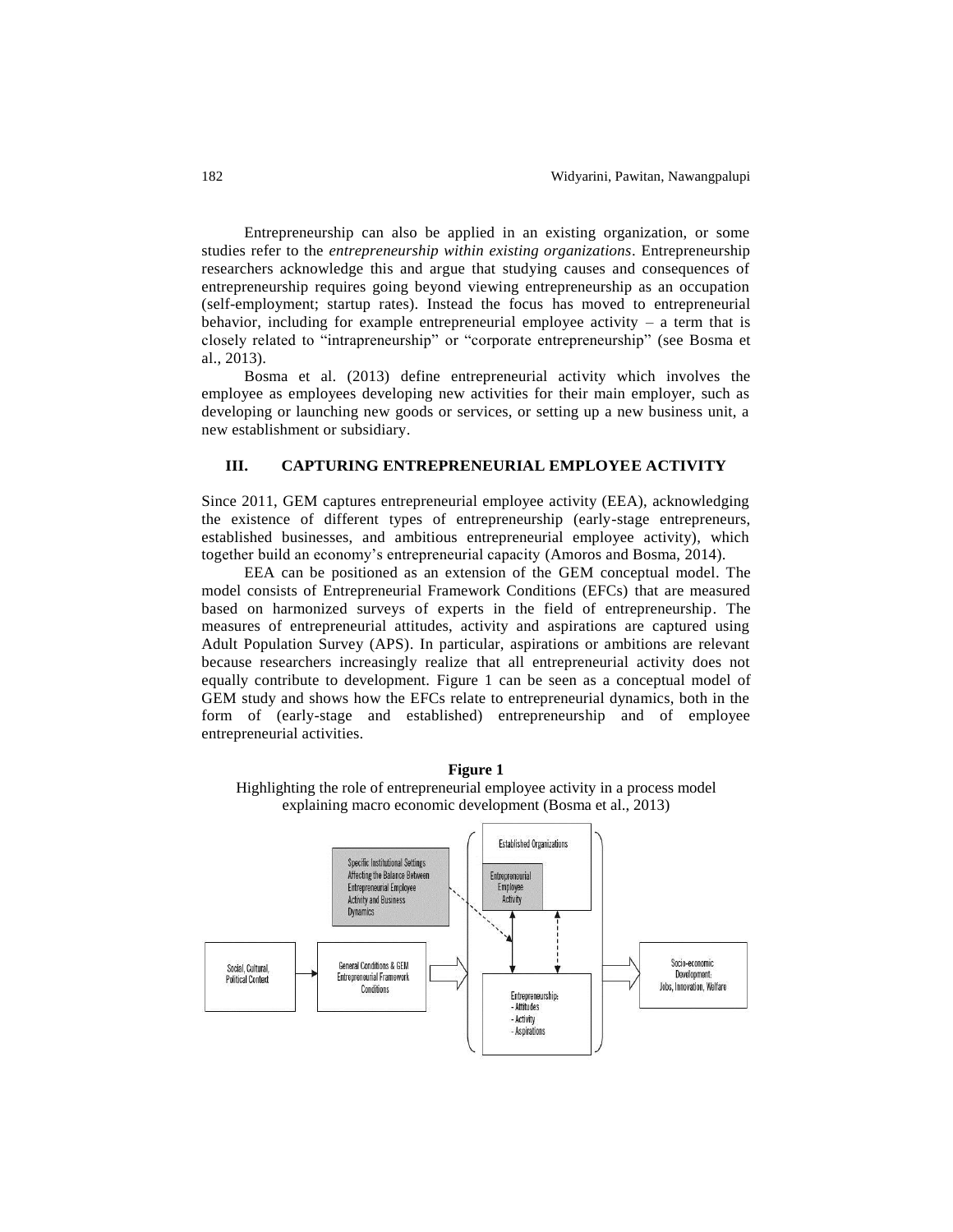Different profiles of entrepreneurship that relate to different conditions may lead to different socio economic results. The measurement of EEA can be a tool to explore how entrepreneurship has role in economic development. In this perspective, GEM recognizes that different stages of economic development may lead to different profiles of entrepreneurial activity in order to advance the socio-economic development of a country. The measure of EEA is believed to be increasing along the development stages, higher in innovation-driven and decreasing in efficiency-driven then the lowest in factor-driven economies (Amoros and Bosma, 2014).

## **IV. RESEARCH METHODOLOGY**

This research employs GEM research methodology in collecting the data (exploratory studies). According to Nawangpalupi et al. (2015), the survey was conducted to representative samples of Indonesian adult population, males and females between the ages of 18 and 64 years. The survey, that has a standard instrument between GEM participating countries, is Adult Population Survey (APS). As GEM required, each country has to conduct the survey among a random representative sample of at least 2,000 adults. Indonesia used 5,500 adults as its sample size, from both urban and rural areas in the vicinity of the capital city of the province. Twenty-three provinces are selected for the survey and these 23 provinces are selected from the highest populated provinces to the 23rd highest (of 34 provinces in Indonesia), representing to almost 85% of Indonesian population. The selection provinces are: DI Aceh, North Sumatera, West Sumatera, Riau, South Sumatera, Lampung, Banten, DKI Jakarta, West Java, Central Java, East Java, Bali, West Nusa Tenggara, East Nusa Tenggara, West Kalimantan and South Sulawesi.

The main stages of sample design for this APS are as follows: (1) Stage 1: The country is divided into 34 provinces; (2) Stage 2: Each province is then divided into region (urban and rural) in city level; (3) Stage 3: Each stratum in city level is then divided into district level. The strata (urban/rural) in sub district level will be randomly selected by team; (4) Stage 4: Each District is then divided into RT (Rumah Tangga or Household), which is the smallest community group. The sample will be randomly selected by team; (5) Stage 5: The final step is to select the appropriate respondent within each household in RT level. The selection of the respondent within a household will be based on the "knish grid" method.

The selection of respondents provides a profile of a representative cross section of the Indonesian adult populations, balanced for age and gender distribution. Weights are applied to each stratum (in Province level) for age and gender based on Indonesian statistical bureau demographic data. Interviewed has been conducted to 5,500 respondents, who aged between 18 and 64 years old, during June until August 2014. The survey is conducted in Indonesia language.

## **V. RESEARCH DESIGN FOR CAPTURING ENTREPRENEURIAL EMPLOYEE ACTIVITY**

[Figure 2](#page-5-0) shows a research design for capturing the entrepreneurial employee activity. There are two phases involved, which are distinguished, i.e. 'idea development for a new activity' and 'preparation and implementation of a new activity'. Idea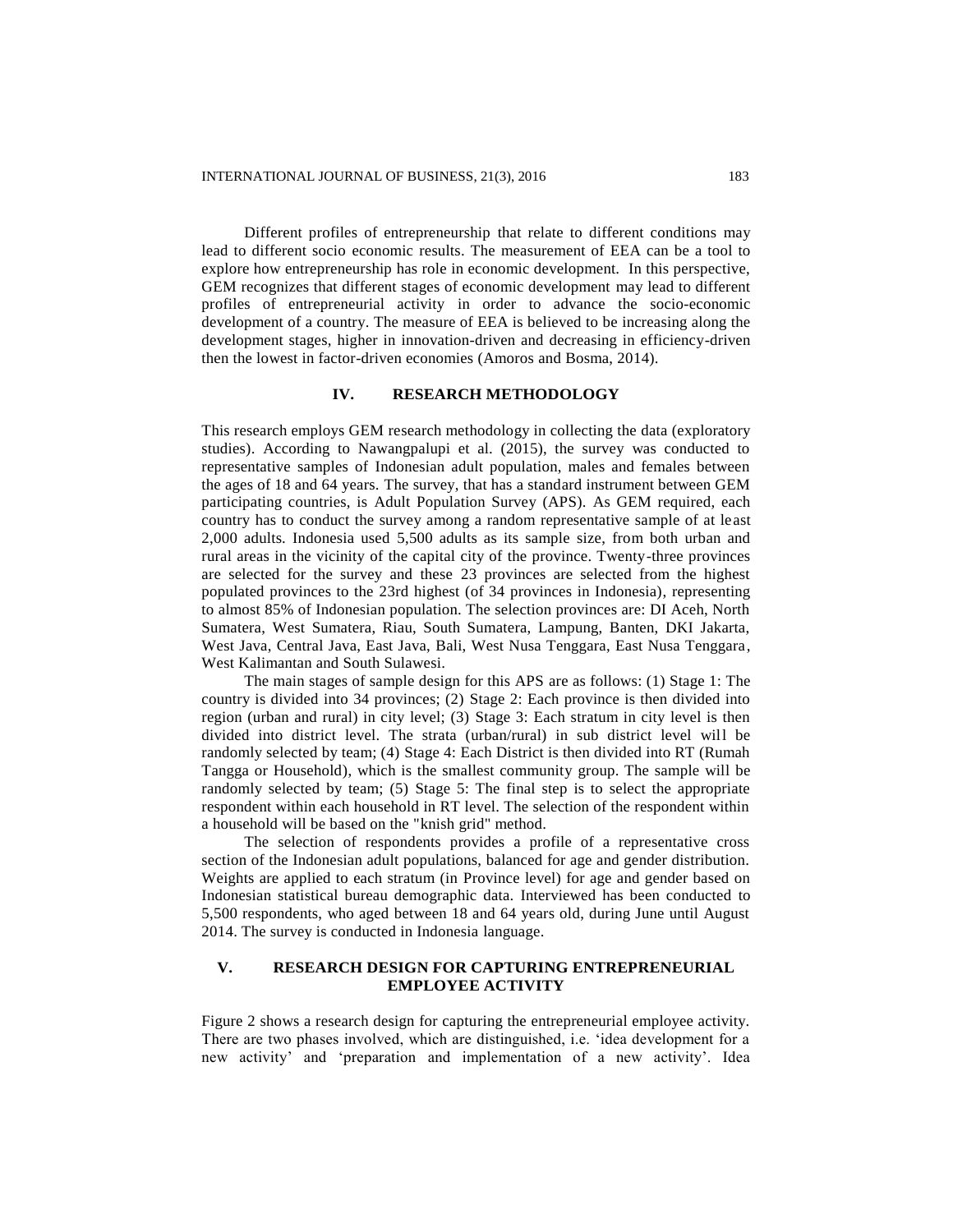development includes active information search, brainstorming and submitting ideas for new activities to the management of the business. Preparation and implementation of a new activity refers to promoting an idea for a new activity, preparing a business plan, marketing the new activity, finding financial resources and acquiring a team of workers for the new activity.



<span id="page-5-0"></span>**Figure 2** Entrepreneurship process and gem operational definitions, including entrepreneurial

The first definition of entrepreneurial employee activity may refers to employees who, in the past three years, were actively involved in and had a leading role in at least one of these phases (i.e., 'idea development for a new activity' and/or 'preparation and implementation of a new activity'). The second (more narrow) definition refers to the entrepreneurial employees who are also currently involved in the development of such new activities. The two definitions are showed in Figure 3 while Figure 4 shows how entrepreneurial employees according to gradually narrowing definitions may be identified, further distinctions are also possible dependent on the characteristics of EEA.

#### **VI. DISCUSSION AND ANALYSIS**

As mentioned in the introduction, entrepreneurial employee activity (EEA) is increasingly accepted as a relevant type of entrepreneurship in the sense that it aims at new venture creation and the introduction of new products and services. It also shares many behavioral characteristics with the overall concept of entrepreneurship, such as taking initiative, pursuit of opportunities and innovativeness.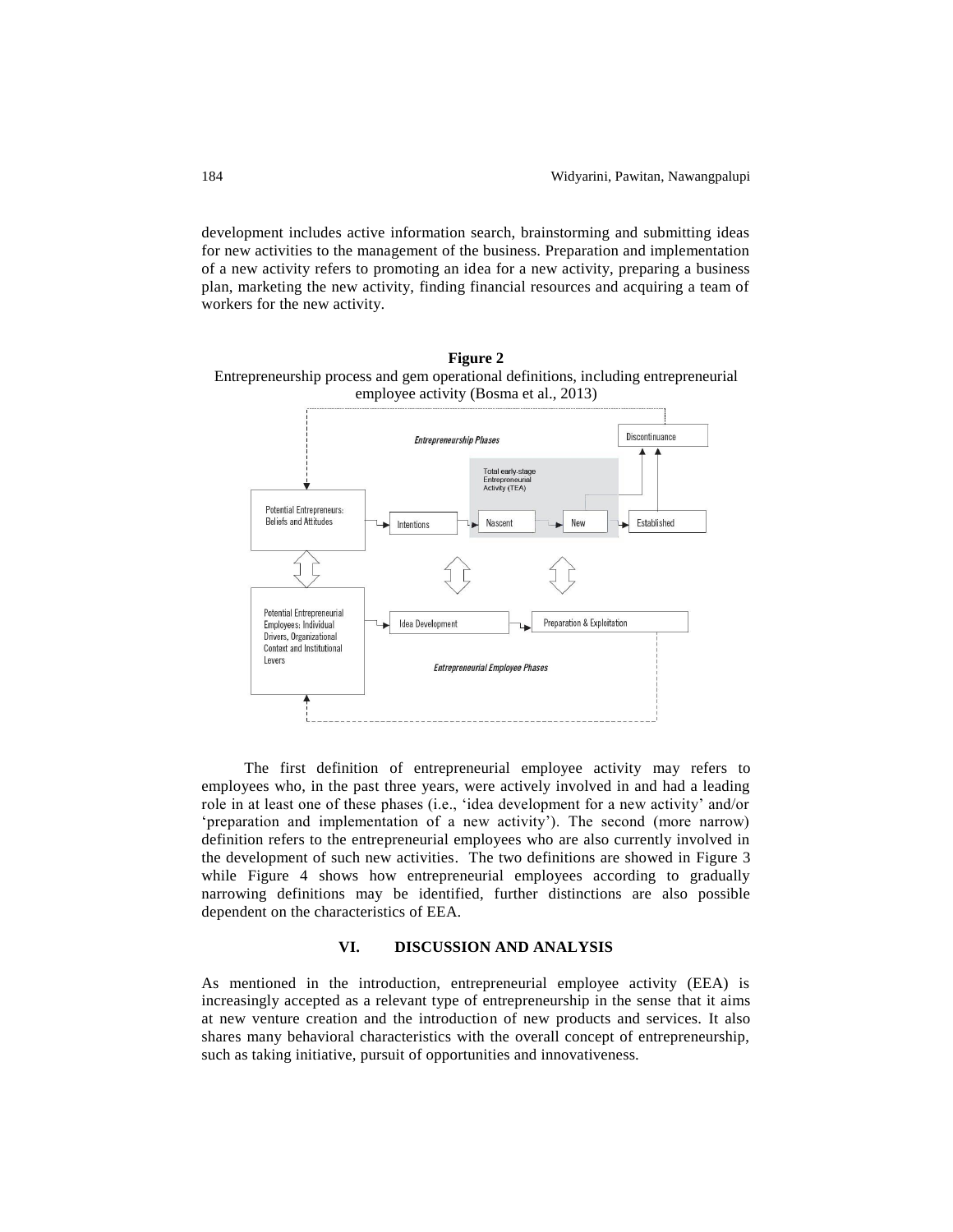

**Figure 3** Entrepreneurial employee activity: Recent and current involvement (Bosma et al., 2013)

**Figure 4** Narrowing down from adult population to entrepreneurial employee activity (Bosma et al., 2013)



Entrepreneurial employee activity is much scarcer than total early-stage entrepreneurial activity (or what is so-called TEA in GEM) across the world. North America and EU economies have the highest incidence of entrepreneurial employee activity. Based on the GEM conceptual framework and collected data, a set of numerous indicators are calculated and included in global and national reports.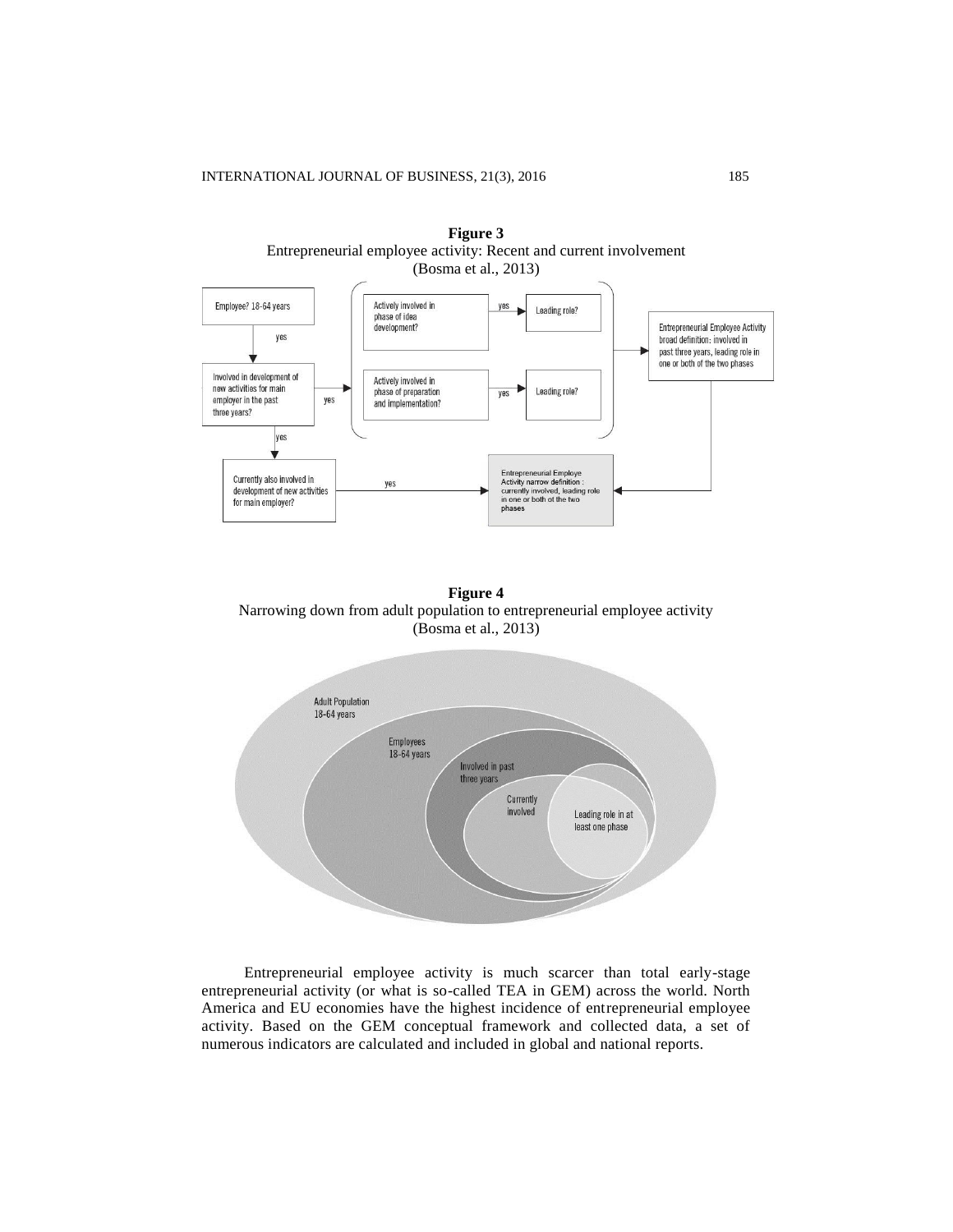#### **VII. CHARACTERISTICS OF ENTREPRENEURIAL EMPLOYEE ACTIVITY**

Respondents participating in the GEM survey among GEM member were asked if they, in the past three years or currently, were actively involved in and had a leading role in either idea development for a new activity or in preparation and implementation of a new activity. The result from 2014 survey (as reported by Singer et al. 2015) based on adult population 18-64 years old by world geographic region is shown in Figure 5 below.



In Indonesia alone in 2014, there were 5.500 individuals adult surveyed across the regions (23 provinces in Indonesia), which represented approximately 85% of the Indonesian population. Based on Figure 6, the EEA characteristics of Indonesia is described in Table 1. The table indicates a decreasing rate of entrepreneurial employee, either there are as active role or active and leading role. In general, the employees who are taking an active and leading role in the entrepreneurial activity are very low, and tend to decrease as comparing the last three years and current time.

| Table 1                                      |                  |             |                       |             |
|----------------------------------------------|------------------|-------------|-----------------------|-------------|
| The EEA characteristics of Indonesia in 2014 |                  |             |                       |             |
|                                              | Adult population |             | Employment population |             |
|                                              | In past          | <b>Now</b>  | In past               | <b>Now</b>  |
|                                              | three years      | (currently) | three years           | (currently) |
| Active                                       | 2.2 %            | 1.8%        | 5.8%                  | 4.7 %       |
| Active and leading                           | $0.5\%$          | $0.4\%$     | 1.2 %                 | 1.0%        |

Source: Indonesian GEM survey 2014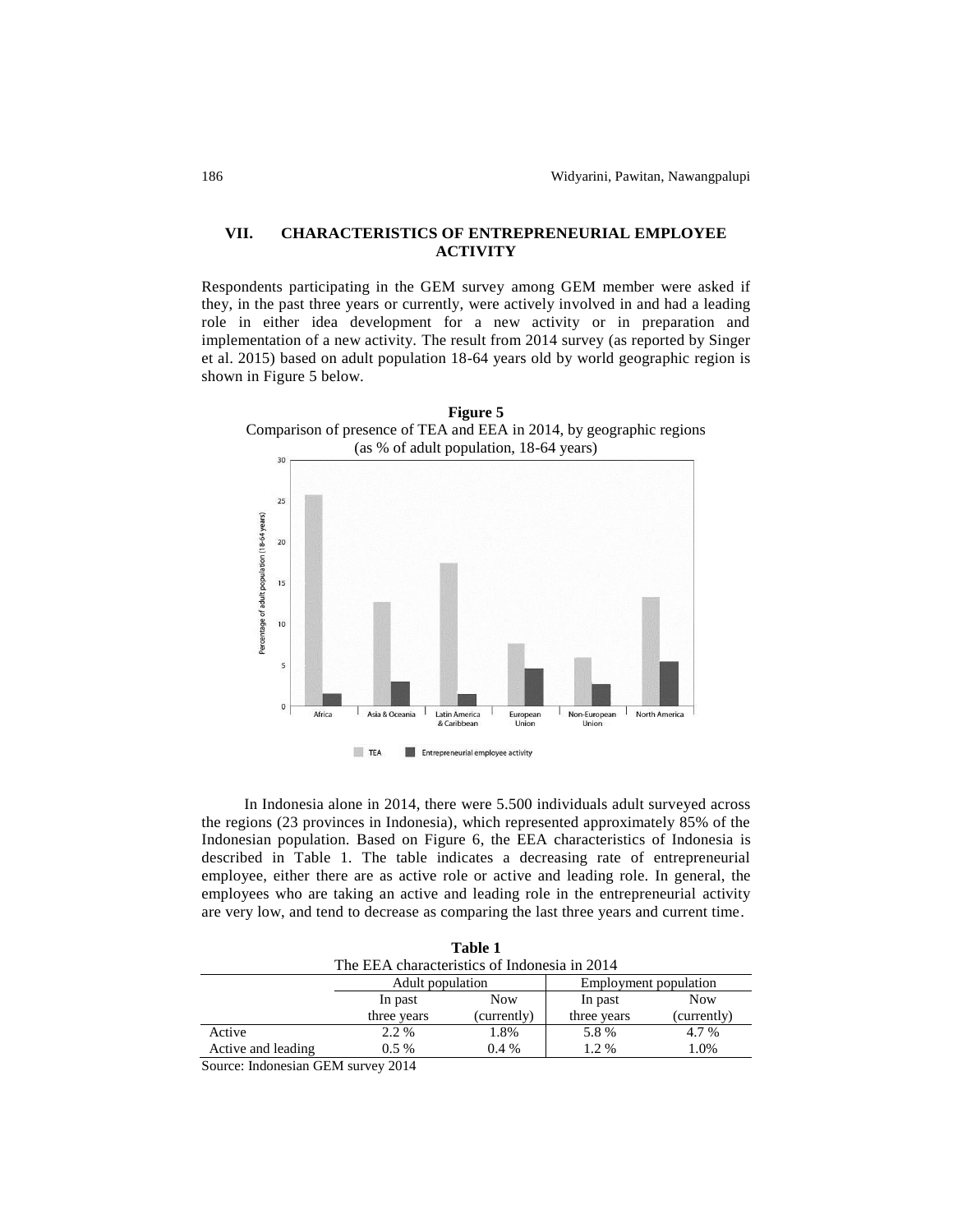Age and education are driven factors of EEA. The following graph depict the effect of age and education factors into the EEA. Figure 6 shows the percentages of EEA at different categories of ages. The figure shows that the category 25-34 years old and male shows a higher active EEA rate (43%). For female, there is a tendency to have higher active EEA rate for older females, aged 35-44 (36.6%).

The education factor is served as a driven factors as well. The male or female with senior secondary education shows a higher rate of active EEA rate  $-57.4\%$  and 47.4% respectively (see Figure 7).

The comparative analysis between Indonesia and other countries is shown in Figure 8. Indonesia is in the efficiency driven economies, together with two other ASEAN countries: Malaysia and Thailand. Indonesia has a higher EEA rate than Malaysia, but lower if it is compared with Thailand.



**Figure 6** The active EEA in past three years (based on adult population) by age categories

**Figure 7**

The active EEA in past three years (based on adult population) by education categories

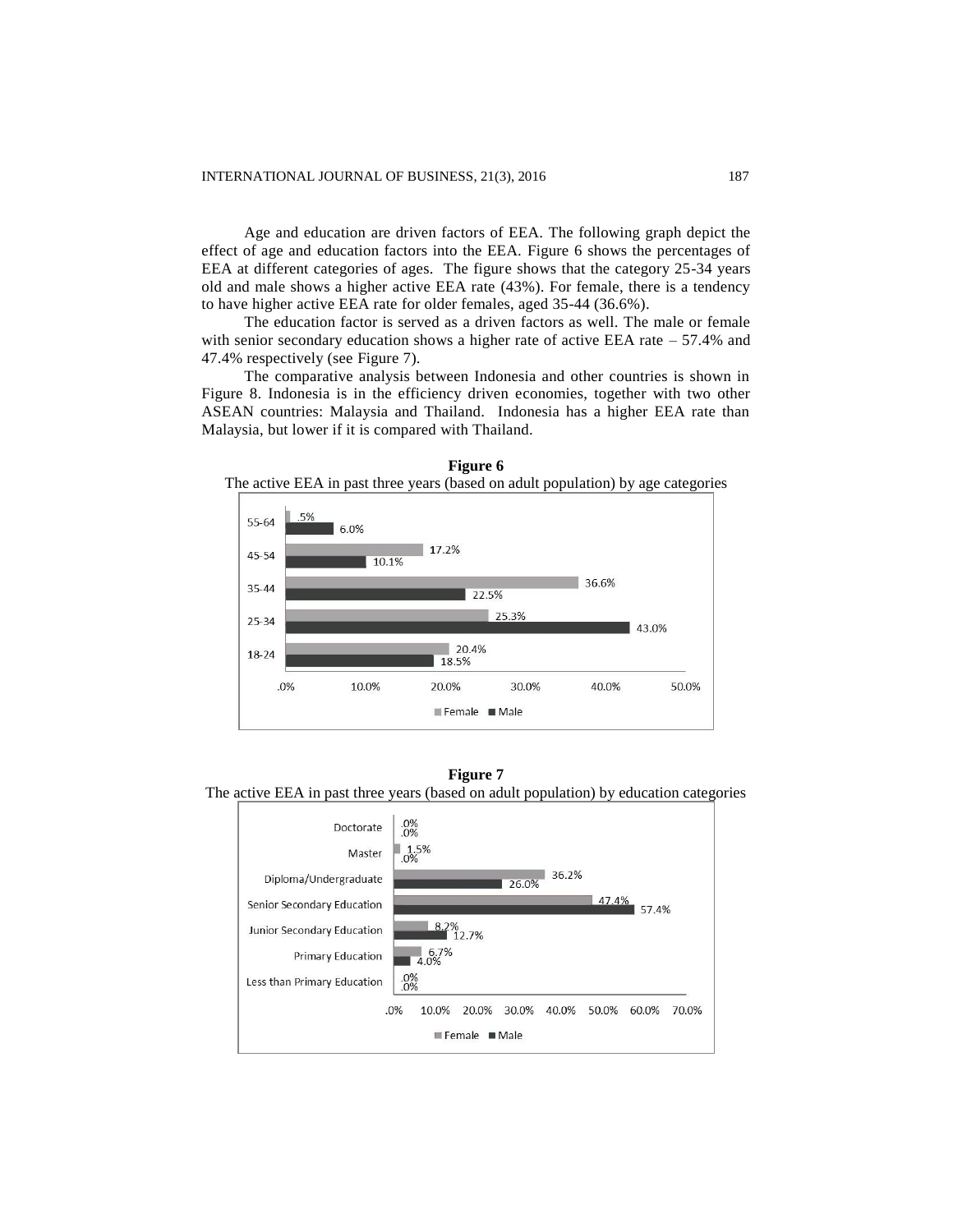

**Figure 8** The Indonesian EEA compares with other countries (Singer, Amorós, and Arreola, 2015)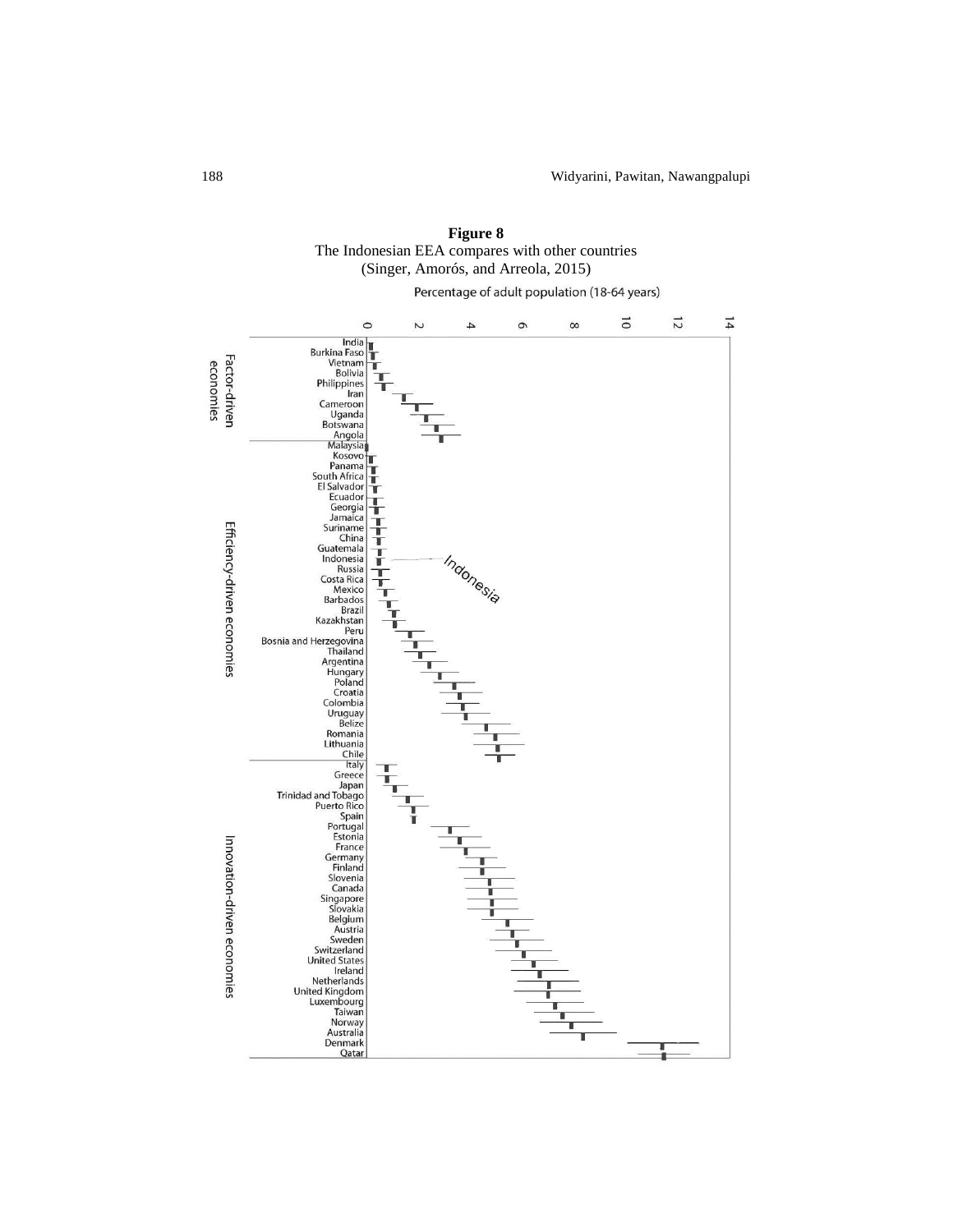In general the figure indicates that the entrepreneurial employee activity (EEA) is increasing along the development stages, higher in innovation-driven economies, the lowest in factor-driven economies. This condition is also depicted from Figure 9, which show a positive relationship between GDP per capita (PPP) versus the EEA rate. The higher economics stages development of the countries show the higher EEA rate. In Figure 9, Indonesia is located in the lower left corner, which indicates the low economic stages development corresponding with the low EEA rate.





This research highlights many positive entrepreneurial profiles which can strengthen entrepreneurial activities in Indonesia and can be used to policy maker, government and entrepreneurial as well. The decreasing rate of entrepreneurial employee, either as an active role or active and leading role shows that employees who are taking an active and leading role in the entrepreneurial activity are very low, and tend to decrease. Age and education could be a driven factors of EEA with the population between 25-44 years old have higher EEA rate. The male between 25 and 34 years old has a higher active EEA rate and females between 35 and 44 has a higher active EEA rate.

The EEA rate tend to increase in correlation to the development stages. The innovation-driven economies have higher EEA rates and the factor-driven economies have the lower EEA rate. This condition has supported the background information about a positive relationship between GDP per capita versus the EEA rate. The higher economics stages development of the countries show the higher EEA rate as well.